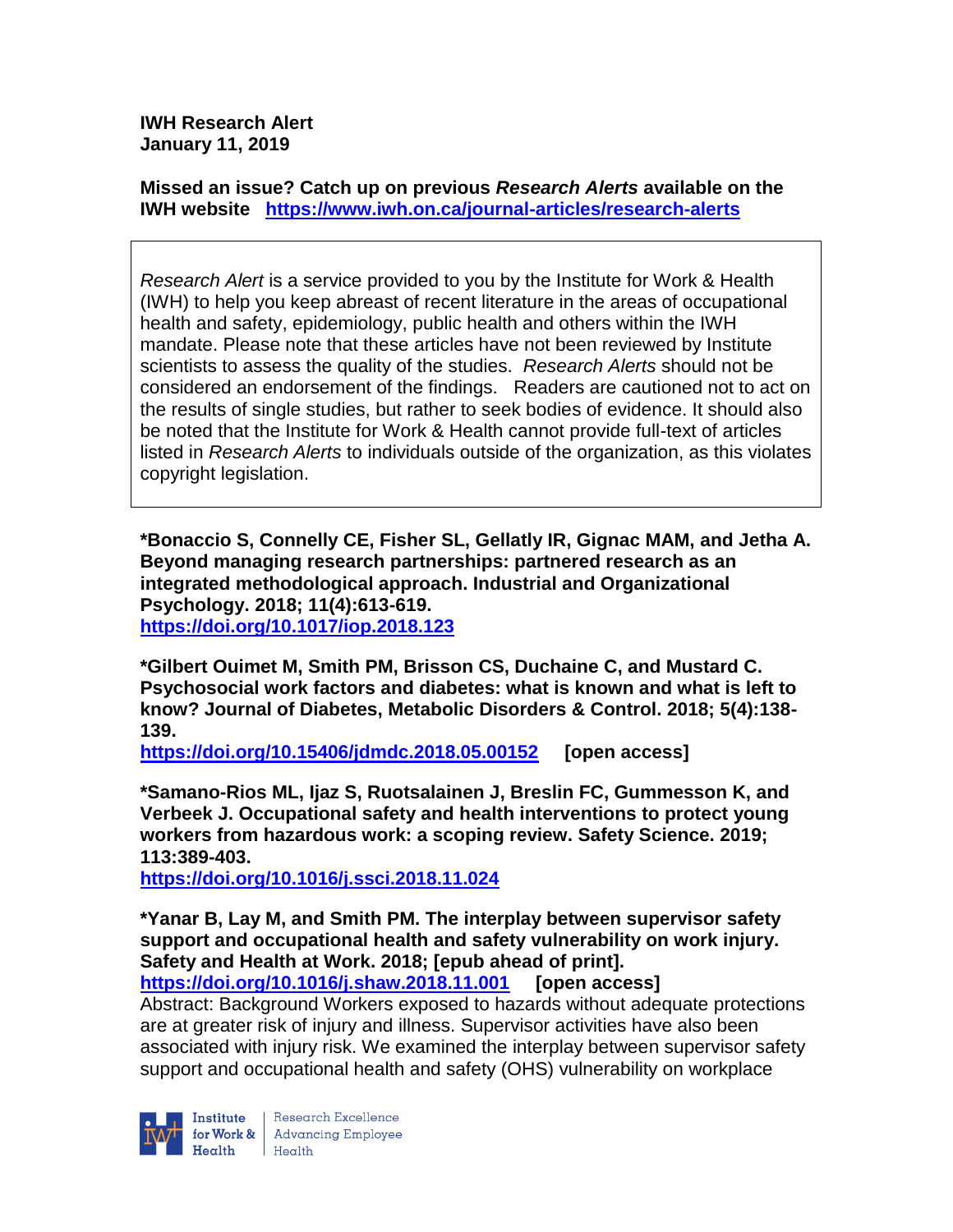injury and illness. Methods A survey was administered to 2,390 workers employed for more than 15 hrs/week in workplaces with at least five employees who had a direct supervisor. We examined the combined effects of hazard exposure with inadequate protection (OHS vulnerability) and supervisor support on workplace injury and illness, using additive interactions in log-binomial regression models. Results OHS vulnerability and lack of supervisor support independently increased the likelihood of physical injuries at work. Crude and adjusted models showed that the risk of physical injury was at least 3.5 times higher among those experiencing both OHS vulnerability and a lack of supervisor support than individuals without OHS vulnerability and with a supportive direct supervisor. Workers who experienced vulnerability were at less risk if they had a supervisor who was supportive. Conclusion In workplaces where workers experience one or more types of OHS vulnerability, having a supportive supervisor may play an important role in reducing the risk of injury and protecting workers

# **Aasdahl L and Fimland MS. Is there really a "golden hour" for work disability interventions? A narrative review. Disability and Rehabilitation. 2019; [epub ahead of print].**

# **<https://doi.org/10.1080/09638288.2018.1503735>**

Abstract: The subacute phase of low back pain has been termed as the "golden hour" to intervene to prevent work disability. This notion is based on the literature up to 2001 and is limited to back pain. In this narrative review, we examined whether the current literature indicate an optimal time for return to work (RTW) interventions. We considered randomized controlled trials published from 1997 to April 2018 assessing effects of occupational rehabilitation interventions for musculoskeletal complaints (15 included), mental health disorders (9 included) or a combination of the two (1 included). We examined participants' sick leave duration at inclusion and the interventions' effects on RTW. Most studies reporting an effect on RTW included participants with musculoskeletal complaints in the subacute phase, supporting that this phase could be a beneficial time to start RTW-interventions. However, recent studies suggest that RTWinterventions also can be effective for workers with longer sick leave durations. Our interpretation is that there might not be a limited time window or "golden hour" for work disability interventions, but rather a question about what type of intervention is right at what time and for whom. However, more research is needed. Particularly, we need more high-quality studies on the effects of RTWinterventions for sick listed individuals with mental health disorders. Implications for rehabilitation The subacute phase of low back pain has been termed the "golden hour" for work disability prevention. Recent evidence suggests there is a wider time-window for effective interventions, both for musculoskeletal- and common mental disorders. A stepped-care approach, starting with simpler lowcost interventions (e.g., brief reassuring interventions), before considering more comprehensive interventions (e.g., multimodal rehabilitation), could facilitate return to work and avoid excessive treatment



Research Excellence for Work & Advancing Employee<br>Health Health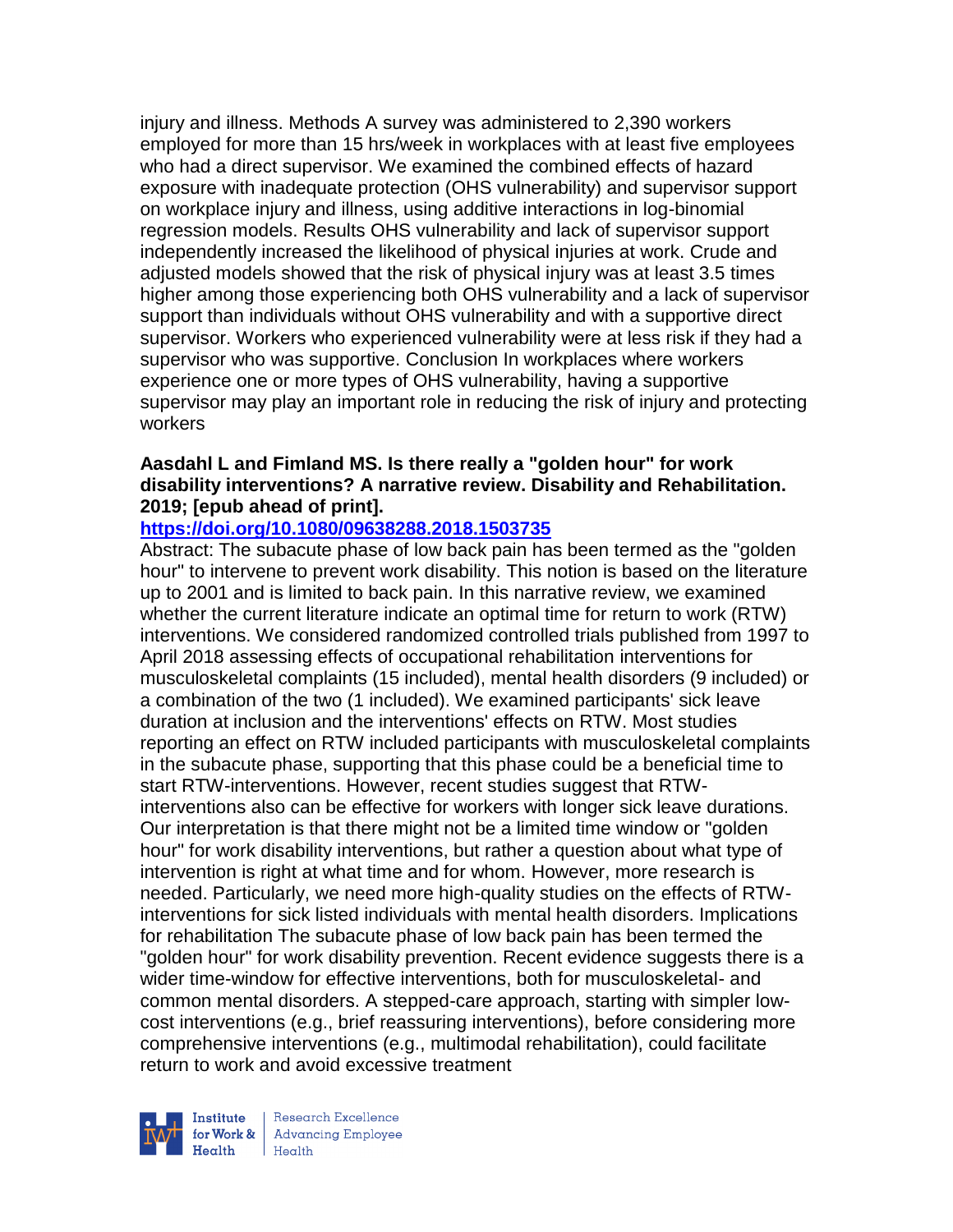#### **Aasdahl L, Foldal VS, Standal MI, Hagen R, Johnsen R, Solbjor M, et al. Motivational interviewing in long-term sickness absence: study protocol of a randomized controlled trial followed by qualitative and economic studies. BMC Public Health. 2018; 18(1):756.**

**<https://doi.org/10.1186/s12889-018-5686-0> [open access]** Abstract: BACKGROUND: Motivational interviewing (MI), mainly used and shown effective in health care (substance abuse, smoking cessation, increasing exercise and other life style changes), is a collaborative conversation (style) about change that could be useful for individuals having problems related to return to work (RTW). The aim of this paper is to describe the design of a randomized controlled trial evaluating the effect of MI on RTW among sick listed persons compared to usual care, in a social security setting. METHODS: The study is a randomized controlled trial with parallel group design. Individuals between 18 and 60 years who have been sick listed for more than 7 weeks, with a current sick leave status of 50-100%, are identified in the Norwegian National Social Security System and invited to participate in the study. Exclusion criteria are no employment and pregnancy. Included participants are randomly assigned to the MI intervention or one of two control groups. The MI intervention consists of two MI sessions offered by caseworkers at the Norwegian Labor and Welfare Service (NAV), while the comparative arms consist of a usual care group and a group that receives two extra sessions without MI content (to control for attentional bias). The primary outcome measure is the total number of sickness absence days during 12 months after inclusion, obtained from national registers. Secondary outcomes include time until full sustainable return to work, healthrelated quality of life and mental health status. In addition, a health economic evaluation, a feasibility/process evaluation and qualitative studies will be performed as part of the study. DISCUSSION: A previous study has suggested an effect of MI on RTW for sick listed workers with musculoskeletal complaints. The present study will evaluate the effect of MI for all sick listed workers, regardless of diagnosis. The knowledge from this study will potentially be important for policy makers, clinicians and other professionals` practical work. TRIAL REGISTRATION: ClinicalTrials.gov: NCT03212118 (registered July 11, 2017)

#### **Benaim C, Blaser S, Leger B, Vuistiner P, and Luthi F. "Minimal clinically important difference" estimates of 6 commonly-used performance tests in patients with chronic musculoskeletal pain completing a work-related multidisciplinary rehabilitation program. BMC Musculoskeletal Disorders. 2019; 20(1):16.**

**<https://doi.org/10.1186/s12891-018-2382-2> [open access]** Abstract: BACKGROUND: Functional tests are widely used to measure performance in patients with chronic musculoskeletal pain. Our objective was to determine the Minimal Clinically Important Differences (MCID) for the 6-min walk test (6MWT), the Steep Ramp Test (SRT), the 1-min stair climbing test (1MSCT), the sit-to-stand test (STS), the Jamar dynamometer test (JAM) and the lumbar



Research Excellence for Work & | Advancing Employee Health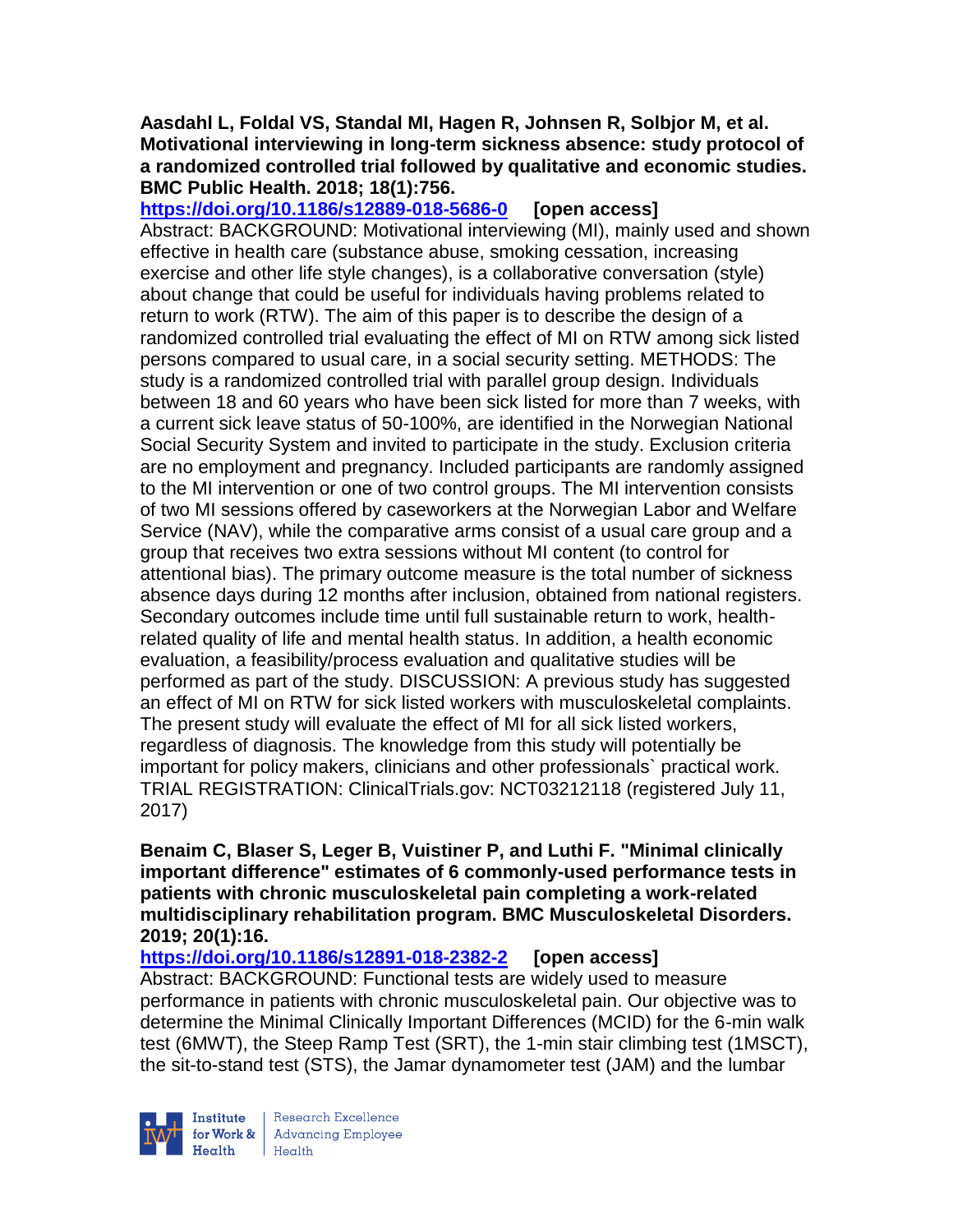Progressive Isoinertial Lifting Evaluation (PILE) in chronic musculoskeletal pain patients. METHODS: A single-center prospective observational study was conducted in a rehabilitation center. Patients with upper-limb, lower-limb or neck/back lesions were included over a period of 21 months. We used the anchor-based method as a reference method, supplemented by the distributionbased and opinion-based approaches, to determine the MCIDs. RESULTS: 838 chronic musculoskeletal pain patients were included. The estimation method and thelesion location had a significant influence on the results. MCIDs were estimated at +75m and +60m for the 6MWT (lower-limb and neck/back lesions, respectively), +18 steps for the 1MSCT (lower-limb and neck/back lesions) and +6kg for the JAM (upper limb lesions). The anchor-based method could not provide valid estimations for the three other scales, but distribution and opinionbased methods provided rough values of MCIDs for the SRT (+39w to +61w), the STS (-5 sec to -7 sec) and the PILE (+4kg to +7kg). CONCLUSION: The above MCID estimations for the 6MWT, 1MSCT and JAM can be used in chronic musculoskeletal pain patients participating in vocational multidisciplinary rehabilitation programs or in therapeutic trials. The use of specific anchors might give better estimations of MCIDs for the three other scales in future research

# **Bittle S, Chen A, and Hebert J. Work-related deaths in Canada. Labour. 2018; 82:159-187.**

**<https://doi.org/10.1353/llt.2018.0039>** 

**Chen W and Mehdi T. Assessing job quality in Canada: a multidimensional approach. Analytical Studies Branch research paper series [Catalogue no. 11F0019M, no. 412]. Ottawa: Statistics Canada; 2018. <https://www150.statcan.gc.ca/n1/pub/11f0019m/11f0019m2018412-eng.pdf>**

**Colley RC, Butler G, Garriguet D, Prince SA, and Roberts KC. Comparison of self-reported and accelerometer-measured physical activity in Canadian adults. Health Reports. 2018; 29(12):3-15.** 

**[https://www150.statcan.gc.ca/n1/en/pub/82-003-x/2018012/article/00001](https://www150.statcan.gc.ca/n1/en/pub/82-003-x/2018012/article/00001-eng.pdf?st=5x3Af3DV) [eng.pdf?st=5x3Af3DV](https://www150.statcan.gc.ca/n1/en/pub/82-003-x/2018012/article/00001-eng.pdf?st=5x3Af3DV)**

**Dobbins M, Traynor RL, Workentine S, Yousefi-Nooraie R, and Yost J. Impact of an organization-wide knowledge translation strategy to support evidence-informed public health decision making. BMC Public Health. 2018; 18(1):1412.**

**<https://doi.org/10.1186/s12889-018-6317-5> [open access]**

Abstract: BACKGROUND: The public health sector is moving toward adopting evidence-informed decision making into practice, but effort is still required to effectively develop capacity and promote contextual factors that advance and sustain it. This paper describes the impact of an organization-wide knowledge translation intervention delivered by knowledge brokers on evidence-informed decision making knowledge, skills and behaviour. METHODS: A case study design was implemented with the intervention and data collection tailored to the



Institute Research Excellence<br>for Work & Advancing Employee<br>Health Health  $Heath$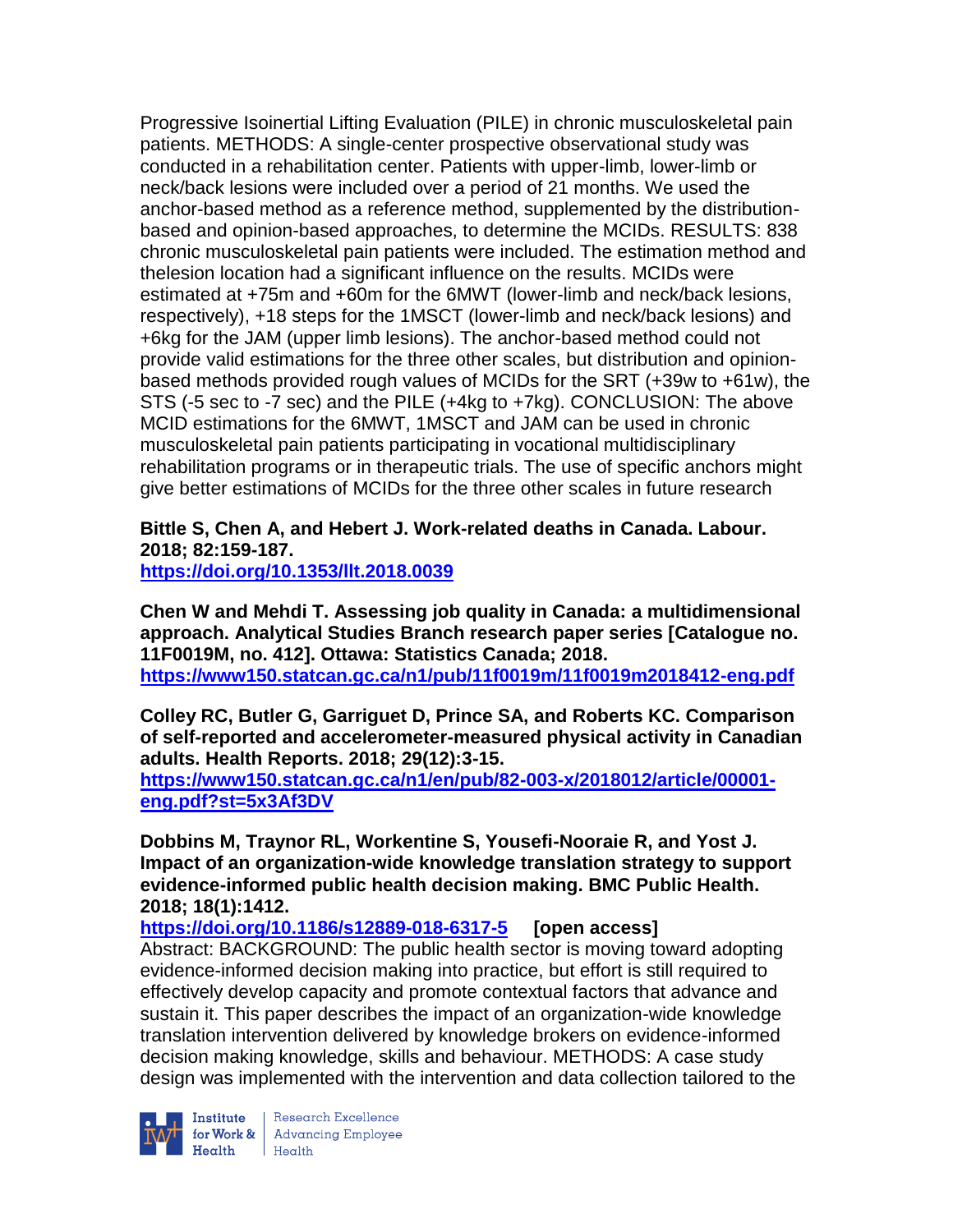unique needs of each case (health department). A knowledge broker provided training workshops and mentored small groups through a seven step process of evidence-informed decision making. The intervention was delivered over 22 months; data related to evidence-informed decision making knowledge, skills and behaviour were collected at baseline and follow-up. Mixed effects regression models were developed to assess the impact of involvement in the intervention on the evidence-informed decision making outcomes. RESULTS: Data from a total of 606 health department staff were collected during baseline: 207 (33%) staff from Case A, 304 (28%) from Case B, and 95 (47%) from Case C. There were a total of 804 participants at follow-up: 258 (42%) from Case A, 391 from Case B (37%), and 155 (50%) from Case C. Statistically significant increases in knowledge and skills were observed overall, and in all three health departments. An increase in evidence-informed decision making behaviour was observed among those intensively involved in the intervention from all cases (statistically significant in Case A). The organizational characteristics of strategic priority, leadership, readiness, and choice of staff emerged as important factors in the change process. CONCLUSIONS: Knowledge brokering is a promising organizational knowledge translation intervention to support evidence-informed decision making. The intervention appeared to have the greatest impact on those who became actively engaged with the knowledge broker in the intervention. Active participation in face-to-face training activities with a knowledge broker, focused specifically on evidence-informed decision making skill development, led to the greatest impact on associated behaviours, knowledge, and skills. Several organizational factors emerged as integral to success of the knowledge translation intervention

#### **Hange D and Moyser M. Harassment in Canadian workplaces. Insights on Canadian Society. 2018 Dec:1-19.**

**[https://www150.statcan.gc.ca/n1/pub/75-006-x/2018001/article/54982](https://www150.statcan.gc.ca/n1/pub/75-006-x/2018001/article/54982-eng.pdf) [eng.pdf](https://www150.statcan.gc.ca/n1/pub/75-006-x/2018001/article/54982-eng.pdf)**

#### **Holtermann A, Mathiassen SE, and Straker L. Promoting health and physical capacity during productive work: the Goldilocks Principle. Scandinavian Journal of Work, Environment & Health. 2019; 45(1):90-97. <https://doi.org/10.5271/sjweh.3754> [open access]**

Abstract: Objectives In spite of preventive efforts, organizations and employees face several challenges related to working life and occupational health, such as a substantial prevalence of musculoskeletal disorders, social inequality in health and physical capacity, multi-morbidity, an obesity epidemic and an aging workforce. We argue that a new approach to occupational ergonomics and health is required, going beyond prevention of harm caused by work. We propose the "Goldilocks Principle" for how productive work can be designed to promote health and physical capacity. Methods Physical (in)activity profoundly influences health and physical capacity, with effects depending on the extent and temporal structure of the (in)activity. Like the porridge, chair and bed that needed to be



Research Excellence for Work & | Advancing Employee Health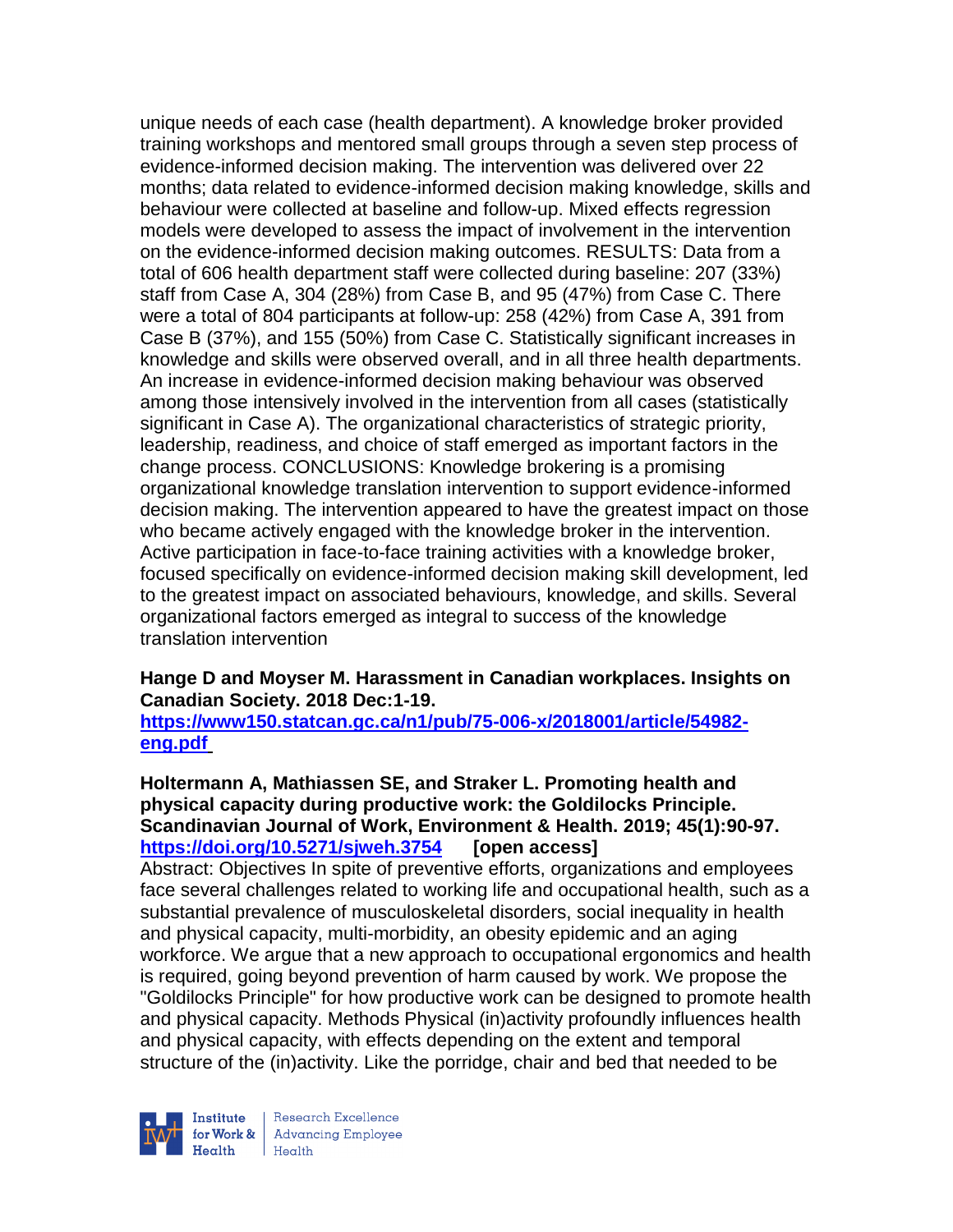"just right" for Goldilocks in the The Three Bears fairytale, physical activity during productive work needs to be "just right" for promoting rather than deteriorating health and capacity. In many jobs, physical activity is, however, either too much/high/frequent or too little/low/infrequent to give positive biomechanical and cardiometabolic stimuli. Results This paper presents the rationale, concept, development, application and prospects of the Goldilocks Principle for how productive work can be designed to promote health and physical capacity. Conclusions We envision a great potential to promote health and physical capacity by designing productive work according to the Goldilocks Principle, thus leading to benefits with respect to the current challenges related to working life and occupational health for society, organizations and employees

**Honeycutt T, Sevak P, and Levere M. Many hands make employment work: collaborations between VR agencies and workforce development boards to provide work-based learning experiences [Research brief]. Mathematica Policy Research; 2018.** 

**[doi unavailable as of Jan 11, 2019]** 

#### **Kennedy CE, Fonner VA, Armstrong KA, Denison JA, Yeh PT, O'Reilly KR, et al. The Evidence Project risk of bias tool: assessing study rigor for both randomized and non-randomized intervention studies. Systematic Reviews. 2019; 8(1):3.**

**<https://doi.org/10.1186/s13643-018-0925-0> [open access]** Abstract: BACKGROUND: Different tools exist for assessing risk of bias of intervention studies for systematic reviews. We present a tool for assessing risk of bias across both randomized and non-randomized study designs. The tool was developed by the Evidence Project, which conducts systematic reviews and meta-analyses of behavioral interventions for HIV in low- and middle-income countries. METHODS: We present the eight items of the tool and describe considerations for each and for the tool as a whole. We then evaluate reliability of the tool by presenting inter-rater reliability for 125 selected studies from seven published reviews, calculating a kappa for each individual item and a weighted kappa for the total count of items. RESULTS: The tool includes eight items, each of which is rated as being present (yes) or not present (no) and, for some items, not applicable or not reported. The items include (1) cohort, (2) control or comparison group, (3) pre-post intervention data, (4) random assignment of participants to the intervention, (5) random selection of participants for assessment, (6) follow-up rate of 80% or more, (7) comparison groups equivalent on sociodemographics, and (8) comparison groups equivalent at baseline on outcome measures. Together, items (1)-(3) summarize the study design, while the remaining items consider other common elements of study rigor. Inter-rater reliability was moderate to substantial for all items, ranging from 0.41 to 0.80 (median kappa  $= 0.66$ ). Agreement between raters on the total count of items endorsed was also substantial (kappaw = 0.66). CONCLUSIONS: Strengths of the tool include its applicability to a range of study designs, from randomized

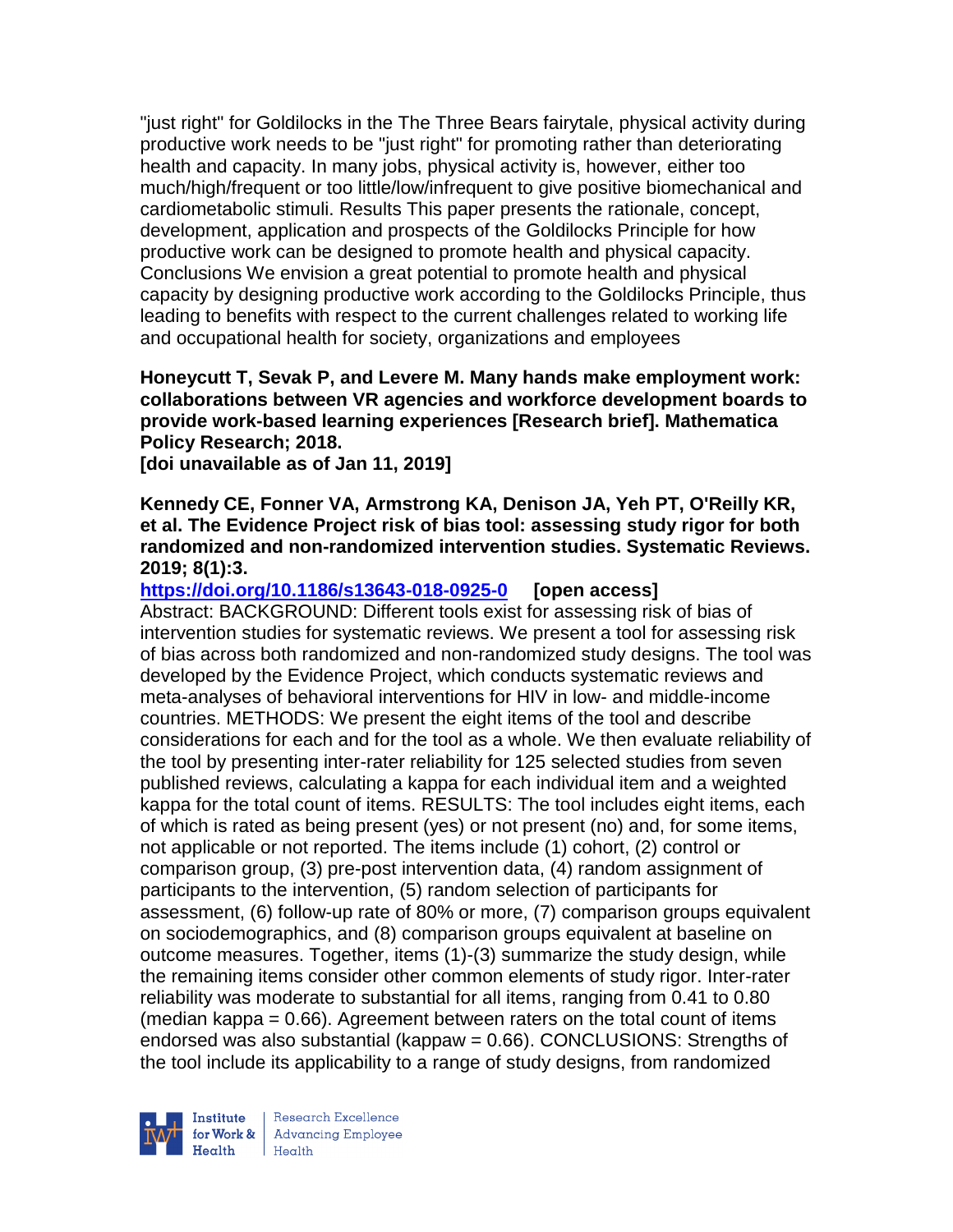trials to various types of observational and quasi-experimental studies. It is relatively easy to use and interpret and can be applied to a range of review topics without adaptation, facilitating comparability across reviews. Limitations include the lack of potentially relevant items measured in other tools and potential threats to validity of some items. To date, the tool has been applied in over 30 reviews. We believe it is a practical option for assessing risk of bias in systematic reviews of interventions that include a range of study designs

#### **Moullin JC, Dickson KS, Stadnick NA, Rabin B, and Aarons GA. Systematic review of the Exploration, Preparation, Implementation, Sustainment (EPIS) framework. Implementation Science. 2019; 14(1):1.**

**<https://doi.org/10.1186/s13012-018-0842-6> [open access]** Abstract: BACKGROUND: Effective implementation of evidence-based practices (EBPs) remains a significant challenge. Numerous existing models and frameworks identify key factors and processes to facilitate implementation. However, there is a need to better understand how individual models and frameworks are applied in research projects, how they can support the implementation process, and how they might advance implementation science. This systematic review examines and describes the research application of a widely used implementation framework, the Exploration, Preparation, Implementation, Sustainment (EPIS) framework. METHODS: A systematic literature review was performed to identify and evaluate the use of the EPIS framework in implementation efforts. Citation searches in PubMed, Scopus, PsycINFO, ERIC, Web of Science, Social Sciences Index, and Google Scholar databases were undertaken. Data extraction included the objective, language, country, setting, sector, EBP, study design, methodology, level(s) of data collection, unit(s) of analysis, use of EPIS (i.e., purpose), implementation factors and processes, EPIS stages, implementation strategy, implementation outcomes, and overall depth of EPIS use (rated on a 1-5 scale). RESULTS: In total, 762 fulltext articles were screened by four reviewers, resulting in inclusion of 67 articles, representing 49 unique research projects. All included projects were conducted in public sector settings. The majority of projects (73%) investigated the implementation of a specific EBP. The majority of projects (90%) examined inner context factors, 57% examined outer context factors, 37% examined innovation factors, and 31% bridging factors (i.e., factors that cross or link the outer system and inner organizational context). On average, projects measured EPIS factors across two of the EPIS phases ( $M = 2.02$ ), with the most frequent phase being Implementation (73%). On average, the overall depth of EPIS inclusion was moderate (2.8 out of 5). CONCLUSION: This systematic review enumerated multiple settings and ways the EPIS framework has been applied in implementation research projects, and summarized promising characteristics and strengths of the framework, illustrated with examples. Recommendations for future use include more precise operationalization of factors, increased depth and breadth of application, development of aligned measures, and broadening of

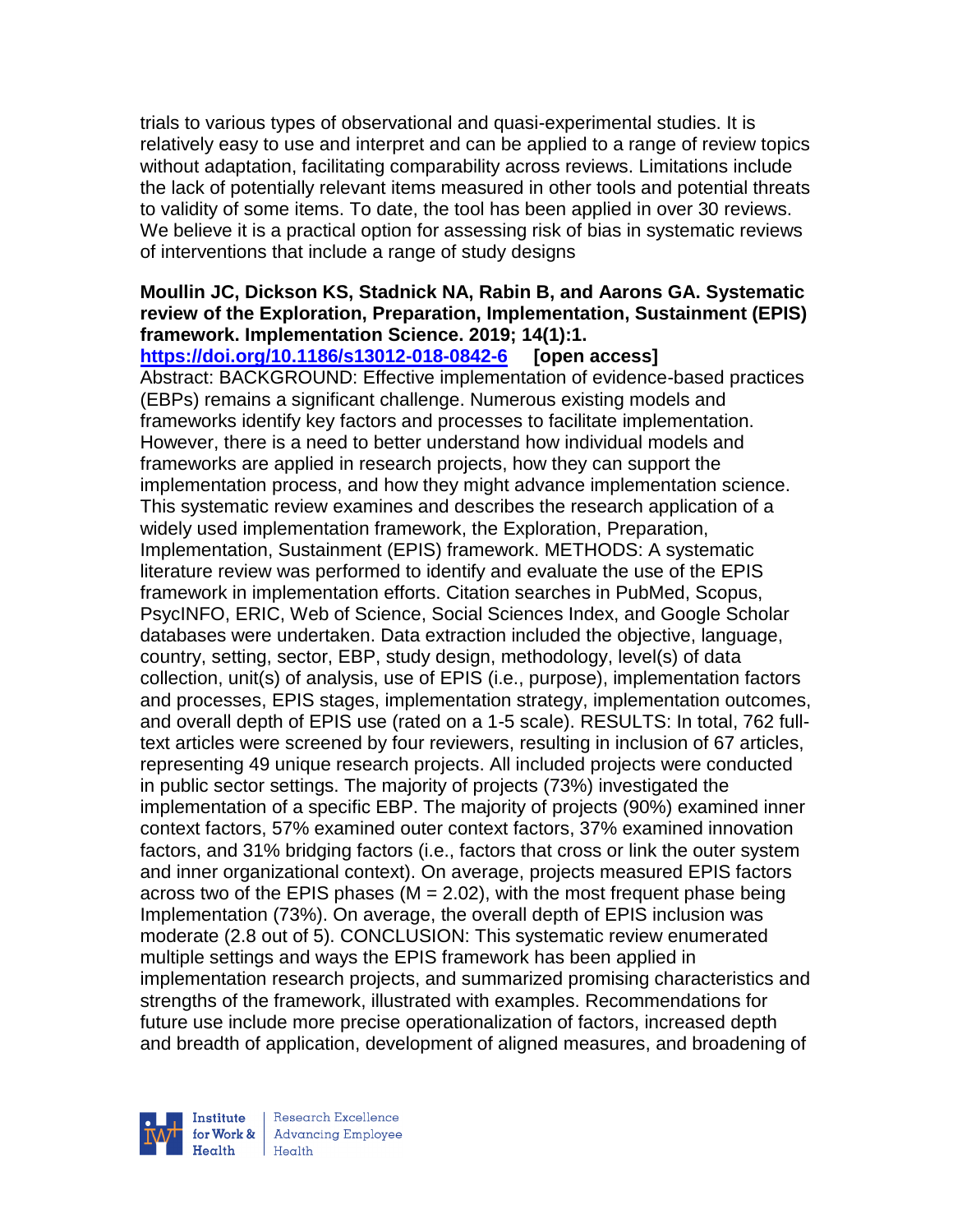user networks. Additional resources supporting the operationalization of EPIS are available

#### **van der Noordt M, van der Pas S, van Tilburg TG, van den Hout A, and Jh Deeg D. Changes in working life expectancy with disability in the Netherlands, 1992-2016. Scandinavian Journal of Work, Environment & Health. 2019; 45(1):73-81.**

## **<https://doi.org/10.5271/sjweh.3765> [open access]**

Abstract: Objectives Like other western countries, the Netherlands has abolished early retirement schemes and is currently increasing the statutory retirement age. It is likely that also older workers with disabilities will be required to work longer. We examine the change in working life expectancy (WLE) with disability of older workers by comparing data from three periods: 1992-1996, 2002-2006 and 2012- 2016. Methods Data are from the Longitudinal Aging Study Amsterdam (LASA). Respondents aged 55-65 with a paid job at baseline were included (N=1074). Disability was measured using the Global Activity Limitations Indicator (GALI). First, a continuous-time three-state survival model was created. Second, WLE with and without disability were estimated using MSM and ELECT in R. The modifying effects of gender and educational level were examined. Results Among those initially in paid employment, total WLE increased over 20 years. For example at age 58, total WLE increased from 3.7 to 5.5 years. WLE with disability at age 58 increased from 0.8 to 1.5 years. There was no difference in WLE with disability between male and female workers or low- and highly educated workers. Conclusions Between the 1990s and the 2010s, subsequent generations of older workers with disabilities have extended their working lives. The findings emphasize the importance of workplace interventions that facilitate older workers with disabilities to maintain well-being and work ability. In addition, the question arises whether current exit routes out of the workforce are still adequate

## **Reme SE, Monstad K, Fyhn T, Sveinsdottir V, Lovvik C, Lie SA, et al. A randomized controlled multicenter trial of individual placement and support for patients with moderate-to-severe mental illness. Scandinavian Journal of Work, Environment & Health. 2019; 45(1):33-41.**

**<https://doi.org/10.5271/sjweh.3753> [open access]** Abstract: Objectives The aim of this study was to evaluate the effectiveness of individual placement and support (IPS) for people struggling with work participation due to moderate-to-severe mental illness. The study was conducted in Norway, a setting characterized by a comprehensive welfare system and strong employment protection legislation. Methods A randomized controlled multicenter trial including 410 participants was conducted. The intervention group received IPS according to the IPS manual. The control group received highquality usual care. The main outcome was competitive employment at 12- and 18-months follow-up, based on objective registry data. Changes in mental health and health-related quality of life were secondary outcomes. Results At 12-months



Research Excellence for Work & | Advancing Employee  $Heath$